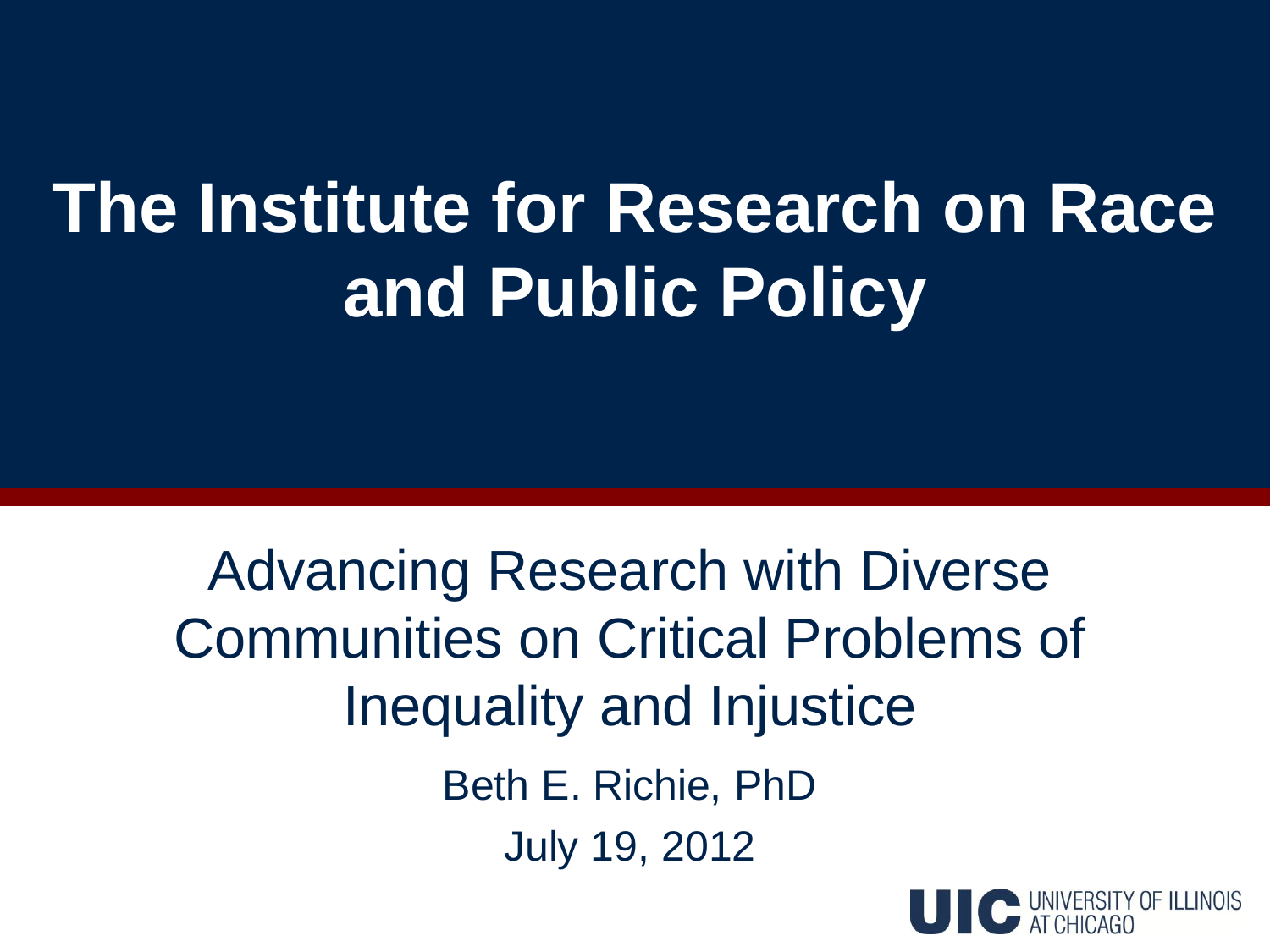## **IRRPP's Mission at UIC**

- Promote innovative translational research
- Support interdisciplinary scholarship
- Develop sustainable collaborations
- Respond to community needs for data
- Engage in public policy-making process
- Create lively intellectual community

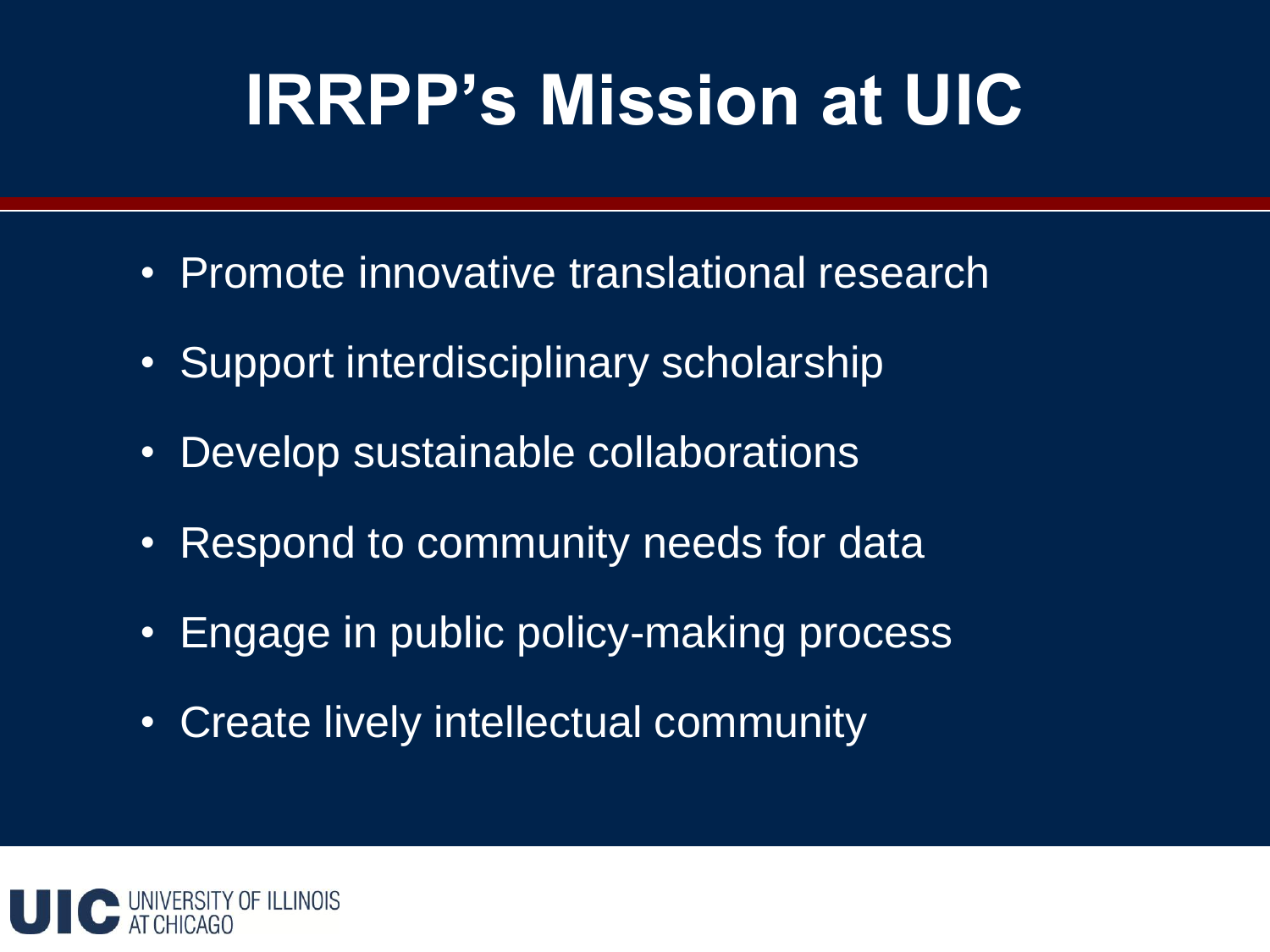### IRRPP Race & Public Policy Workshop



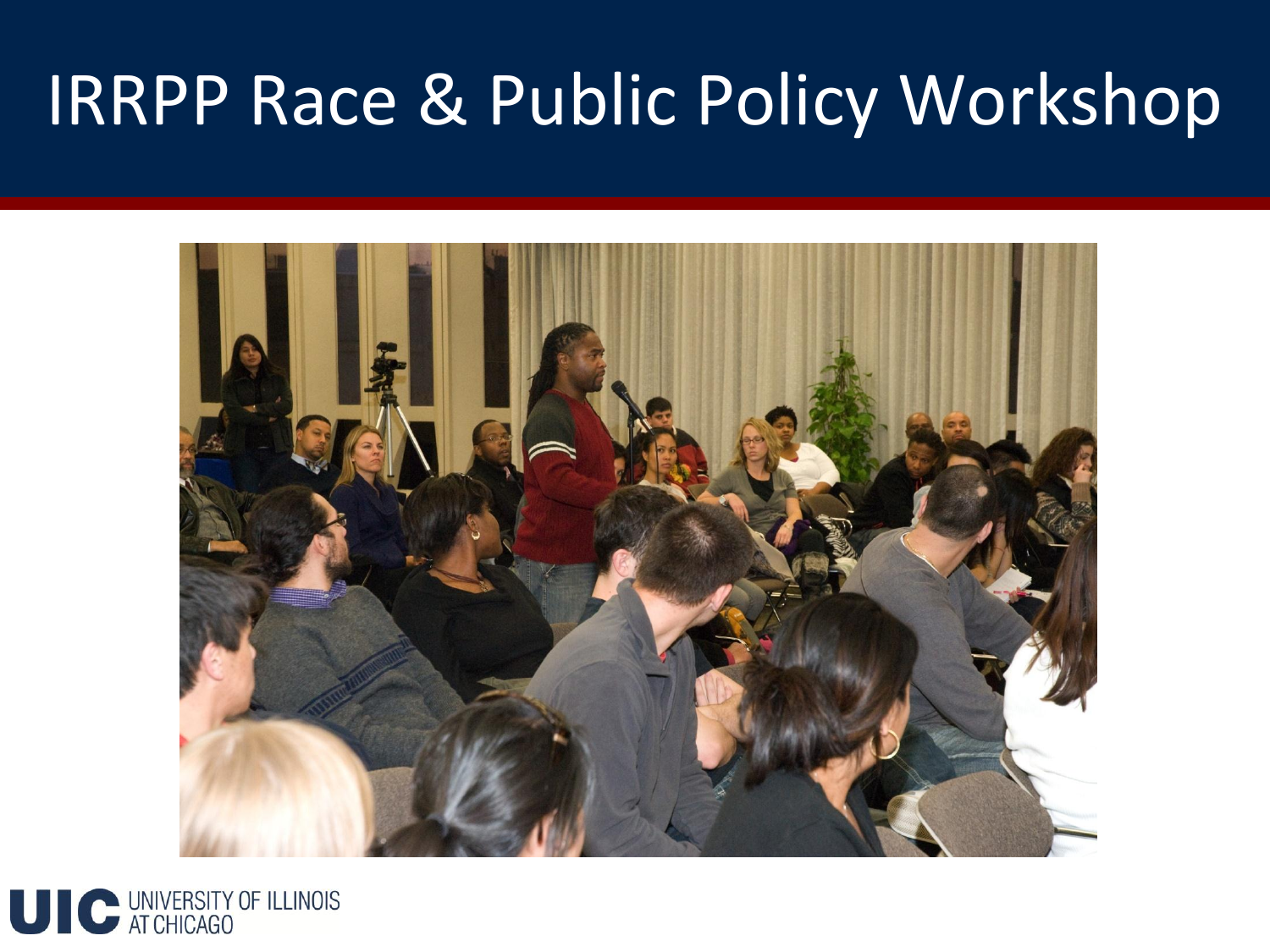#### IRRPP at UIC

- Formal approval by IBHE in 1994
- Emerged from under-represented faculty mobilization
- Campus-wide focus
- Links with Academic programs and Diversity Units
- Strong connections with community groups

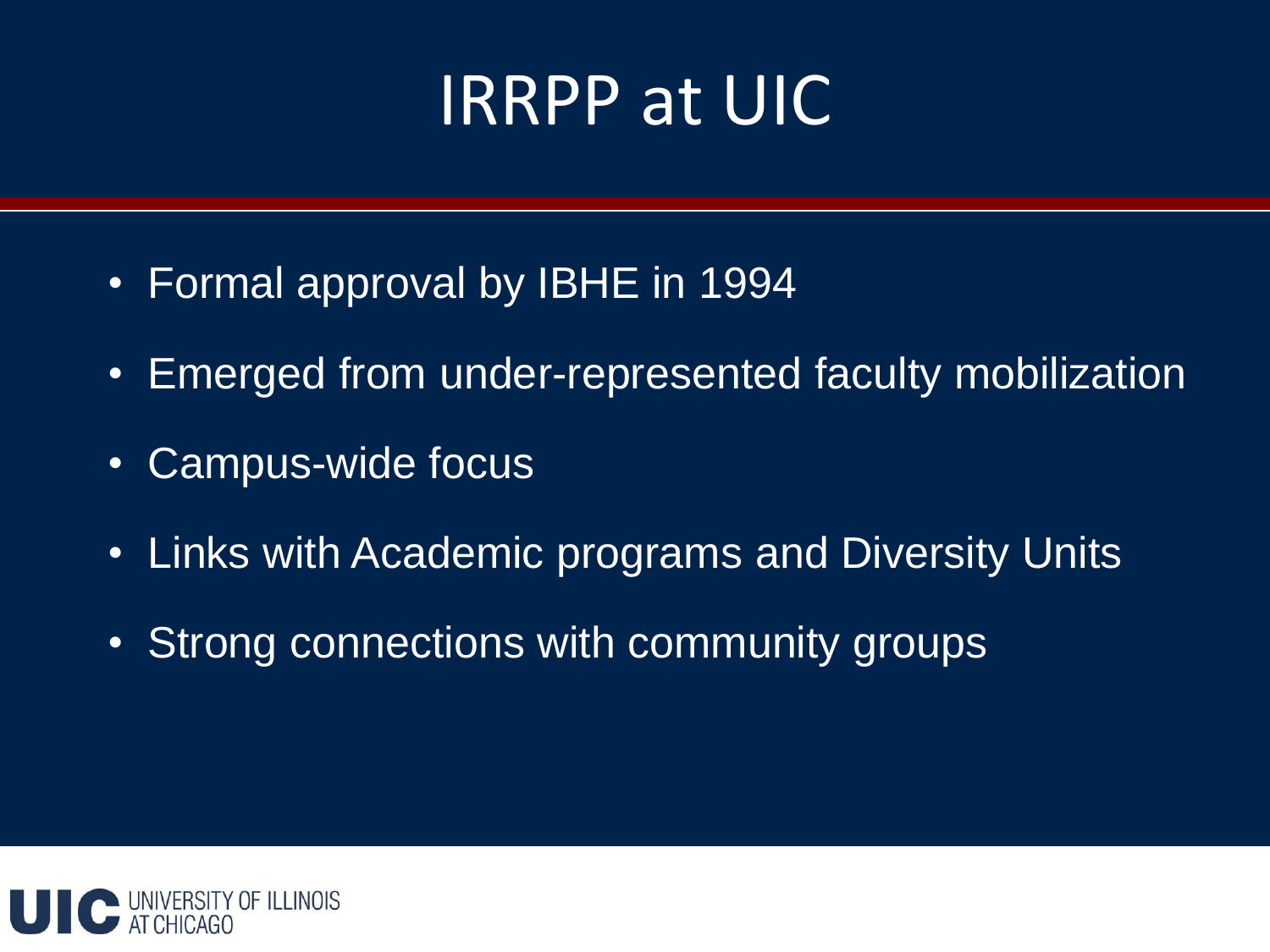## Dr. Odoms-Young Collects Data with Community Members



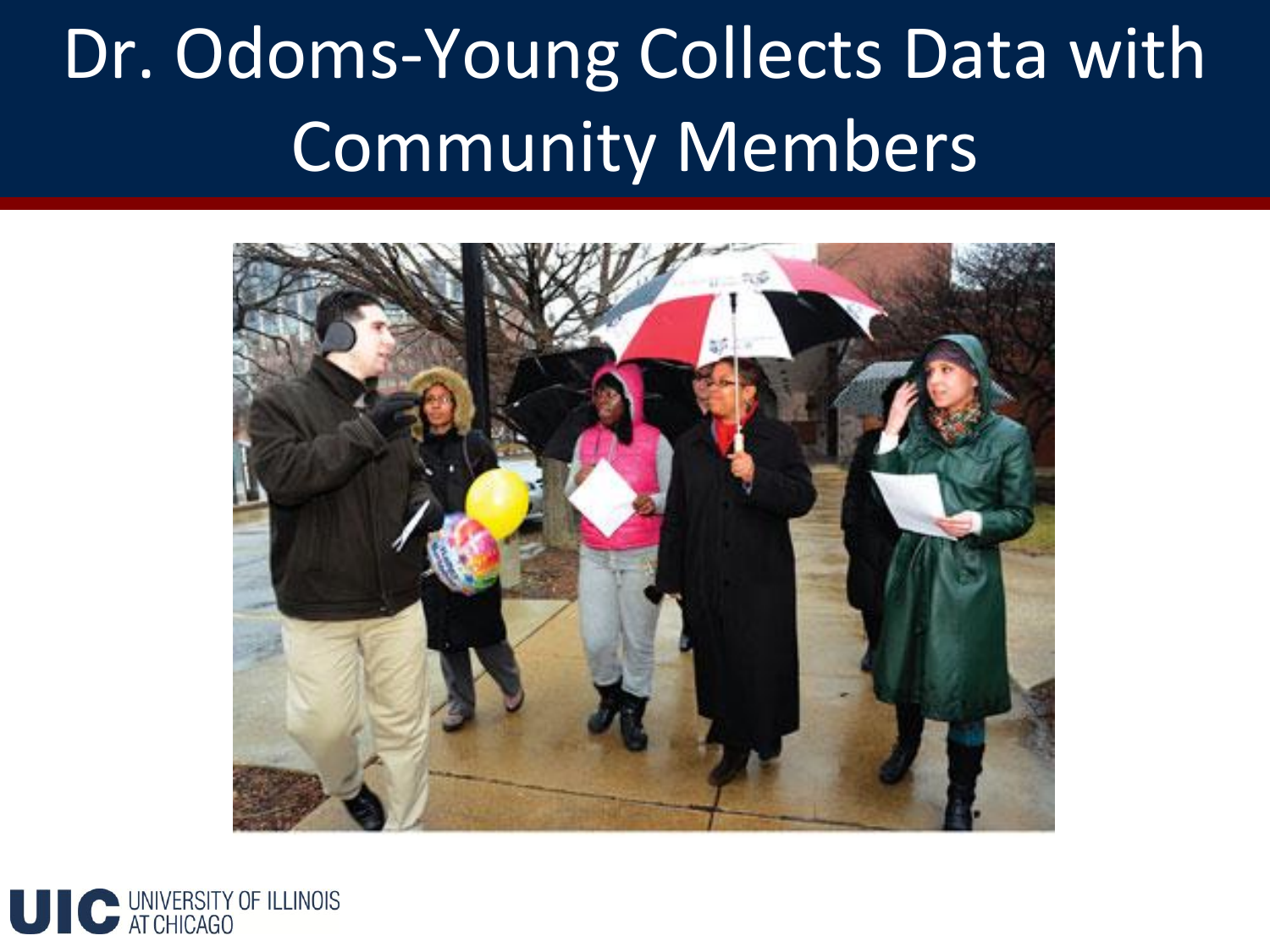## PSEF Awardee Lisa Junkin of Hull House



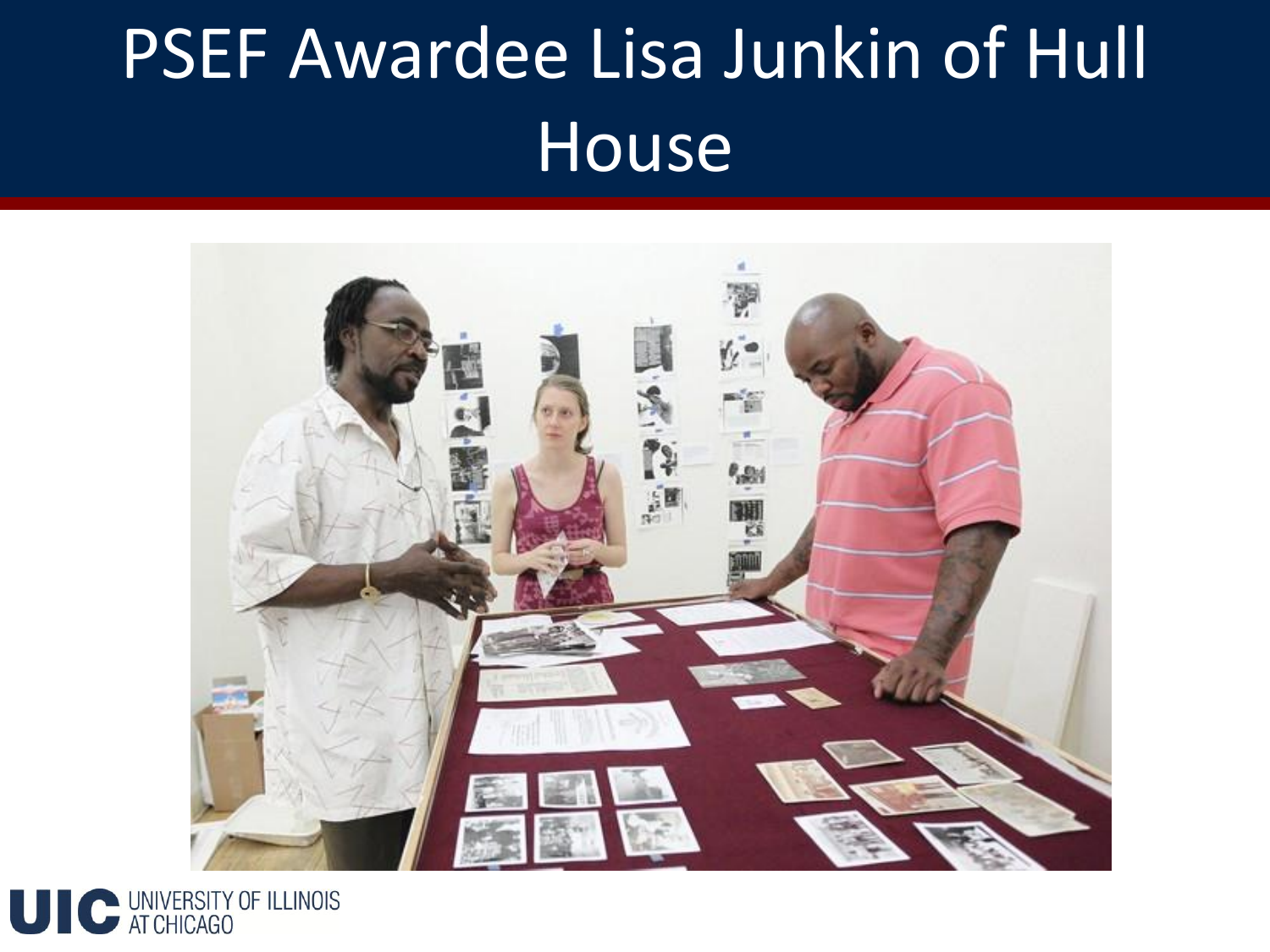### IRRPP Core Programs

- Faculty Scholar Grants and Fellowships
- Policy and Social Engagement Fellowships
- Race and Public Policy Workshop
- Phillip J. Bowman Lecture on Public Policy

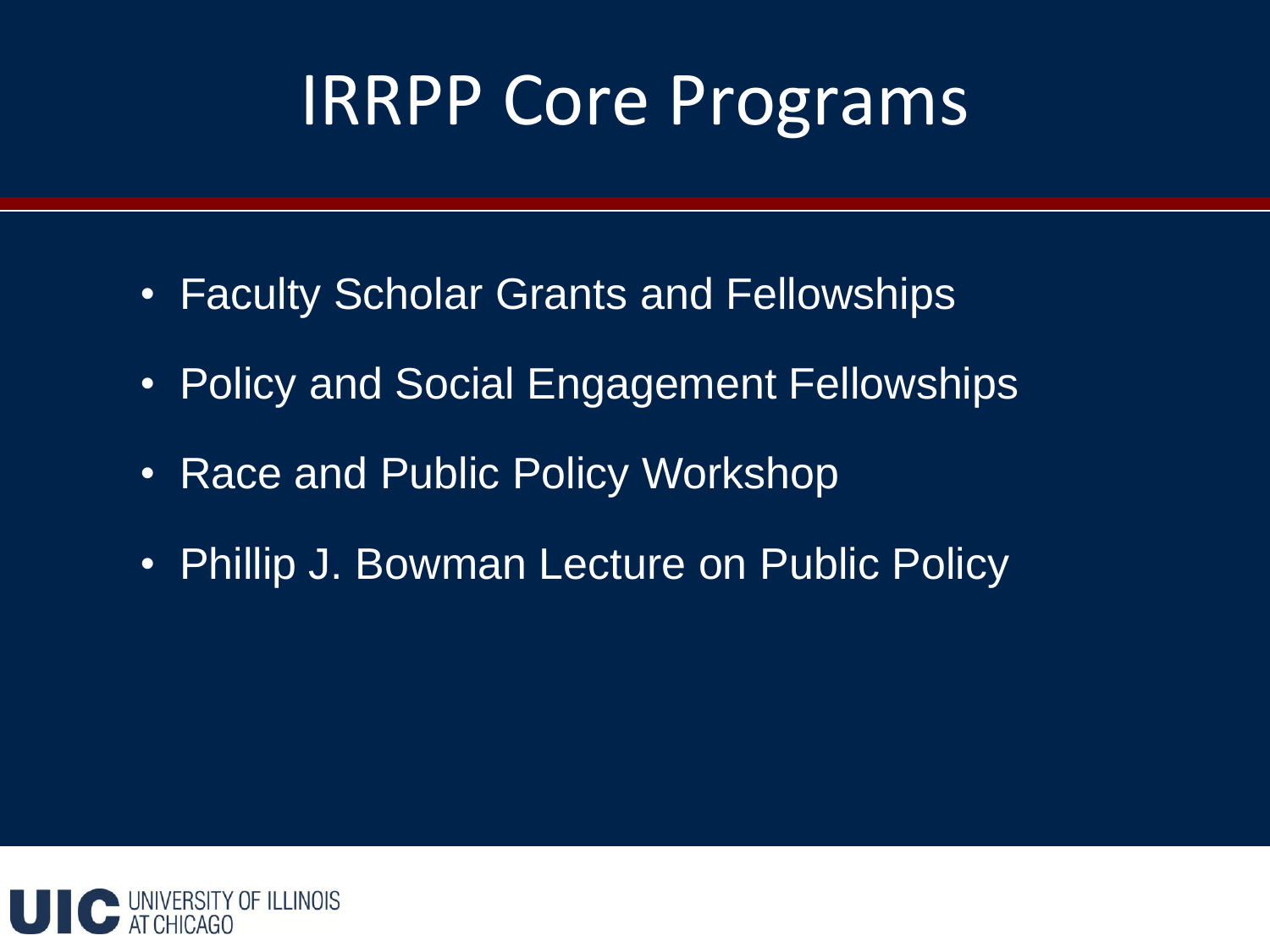### Dr. Phillip J. Bowman (U. of Michigan, Former Director of IRRPP)



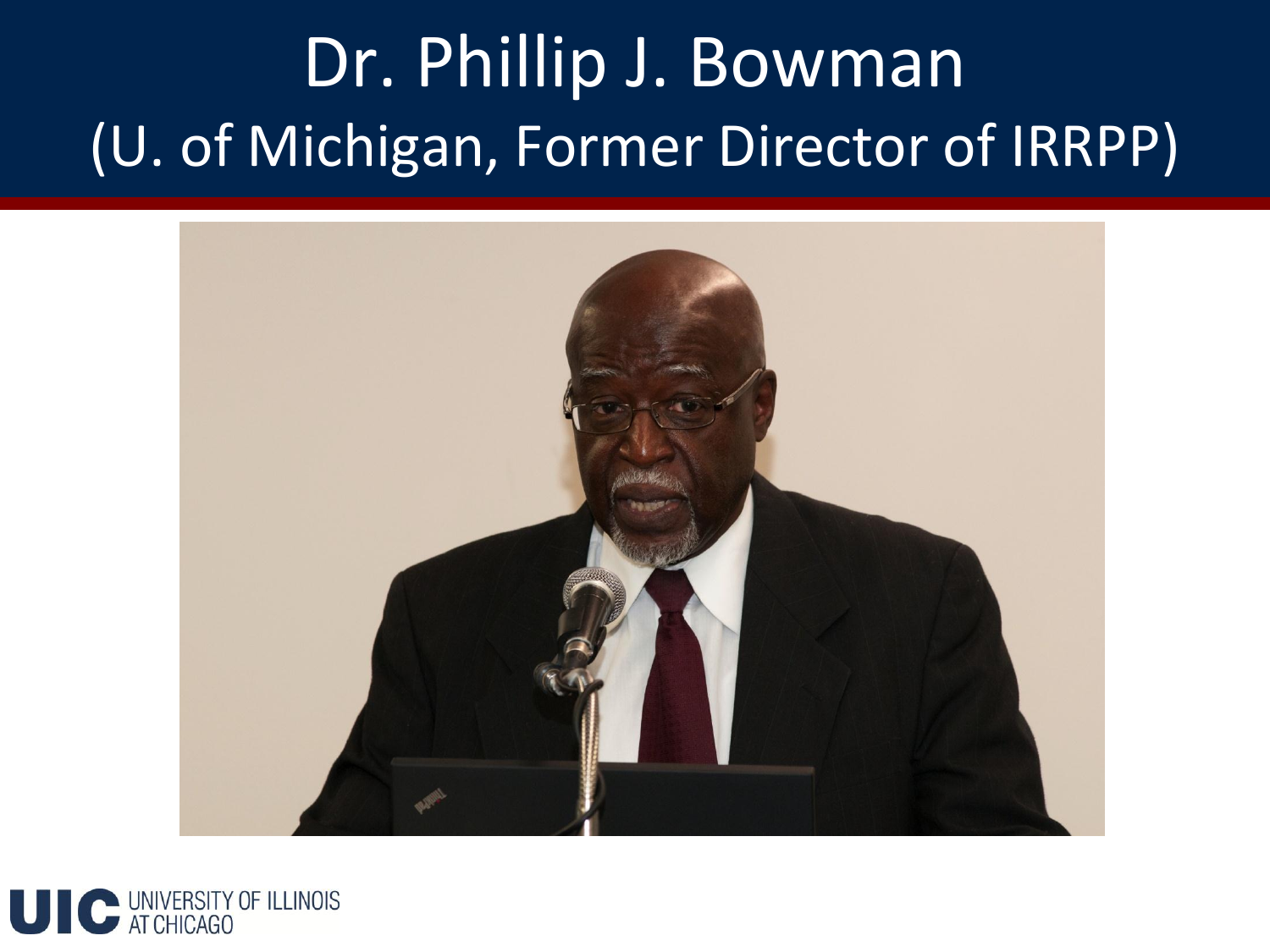#### IRRPP Core Programs, cont.

- Thematic Series on Critical Issues
	- Race and Sexuality
	- Incarceration and Deportation
	- The Aftermath of Katrina: Public Housing, Charter Schools and Immigrant Labor

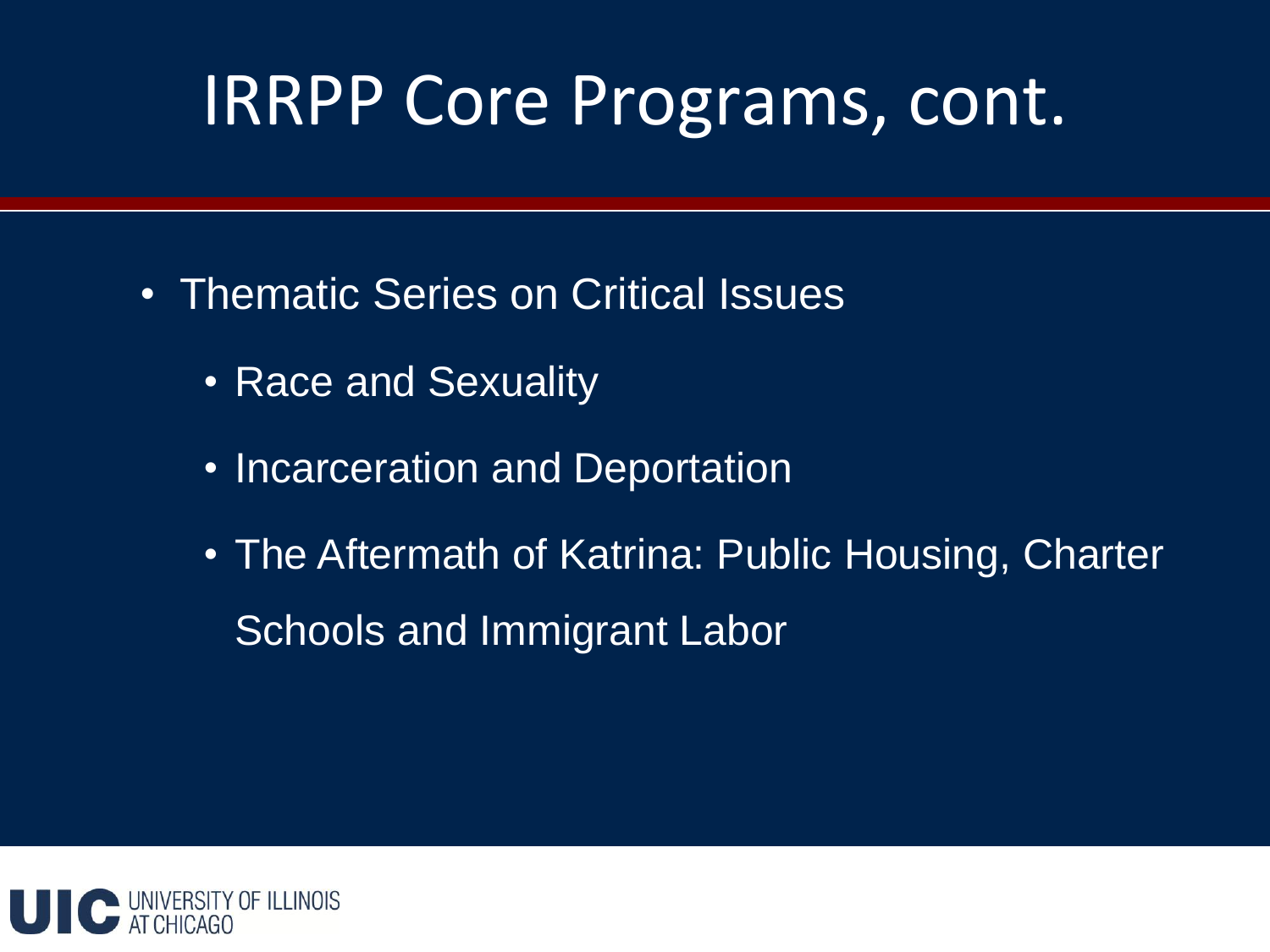# Drs. Pedro Noguera (NYU) and Waldo Johnson (U. of Chicago)



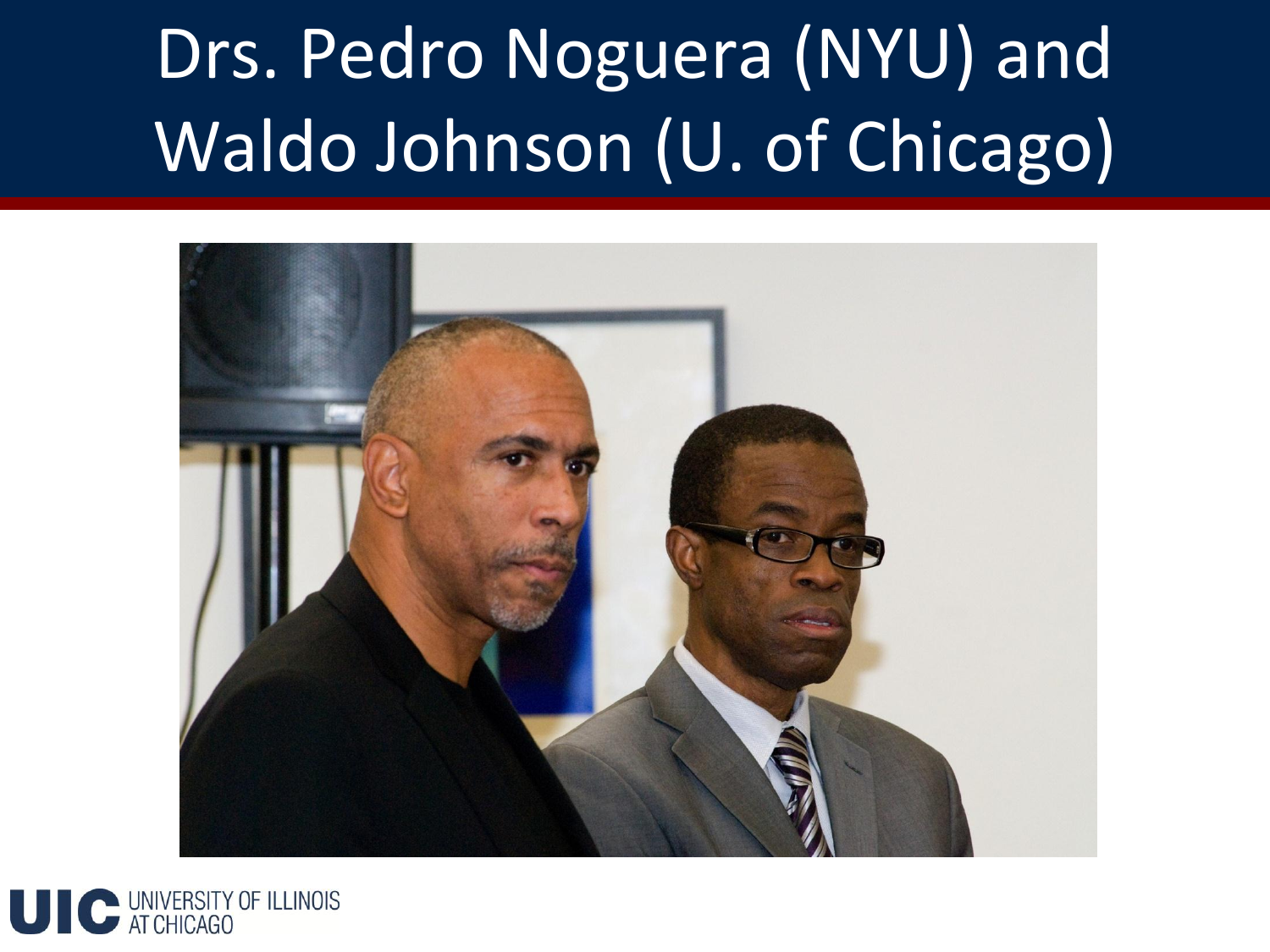### IRRPP Grant Support Program

- Pre-award services
- Faculty mentoring
- Funding workshops
- UIC Diversity Research Symposium

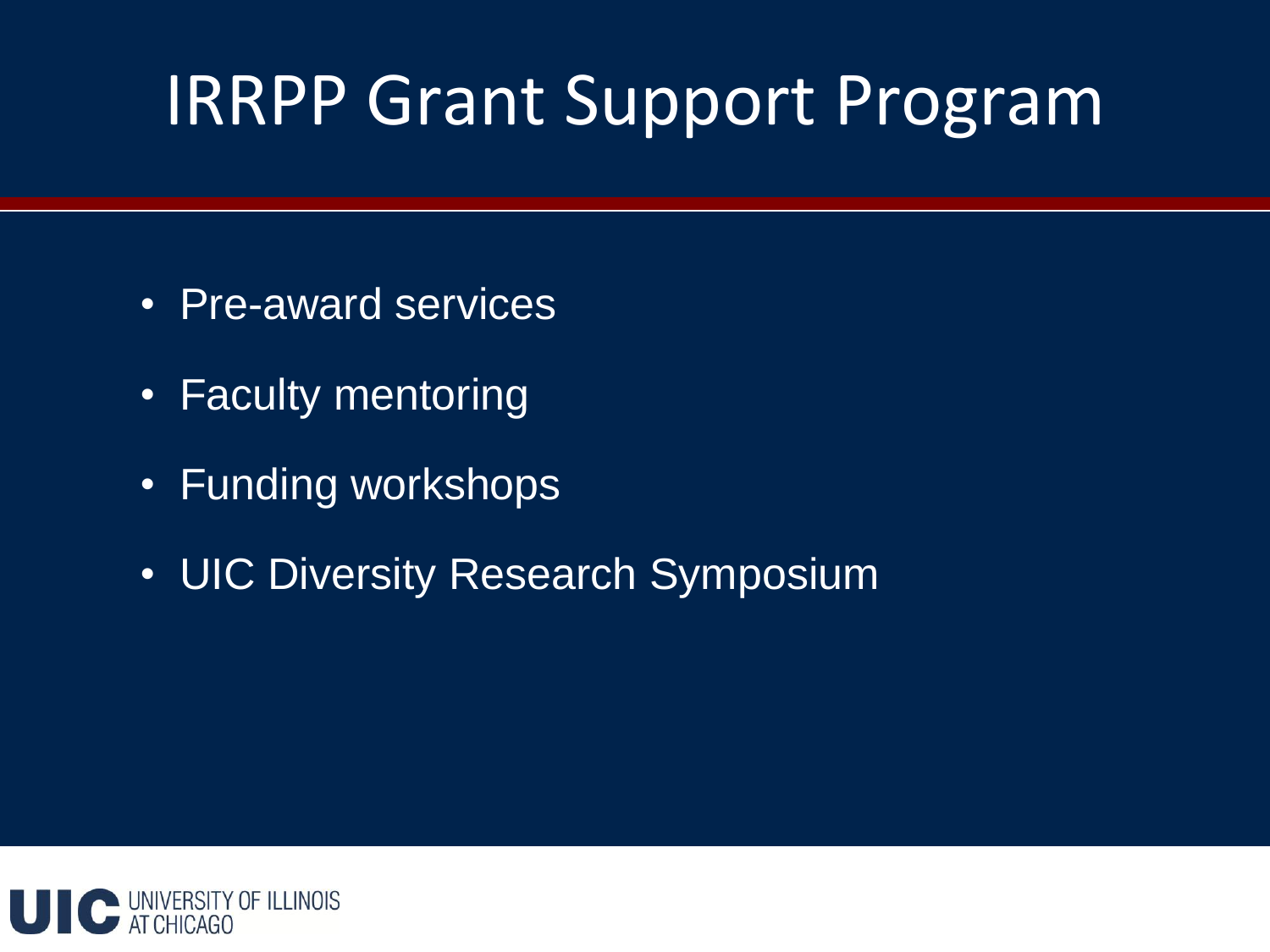### Links to Other UIC Initiatives

- Provost's Diversity Advisory Committee
- Chancellor's Cluster Hire Initiative
- Social Justice Initiative
- Chancellor's Committees

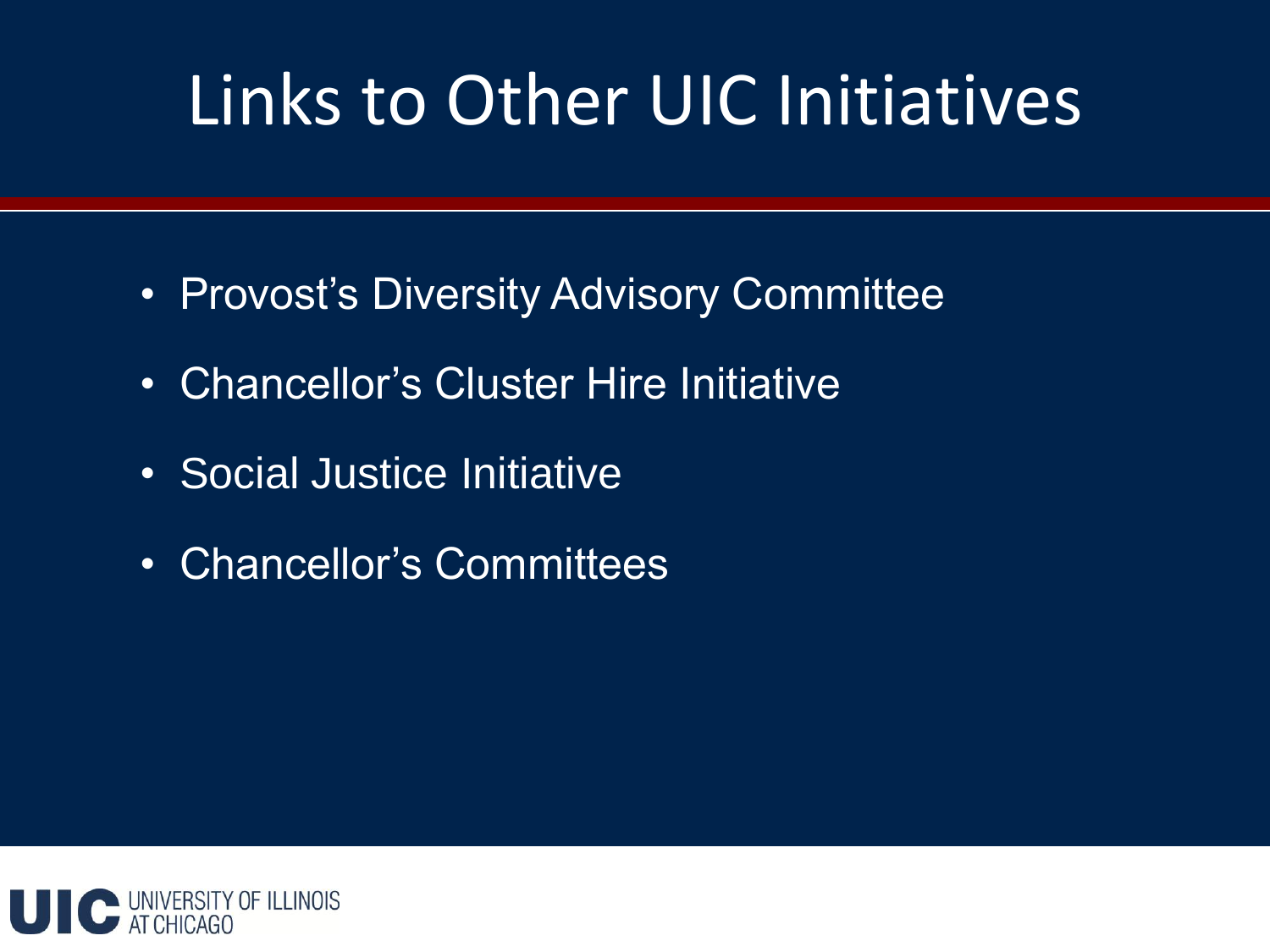## IRRPP Immigration & Deportation Seminar